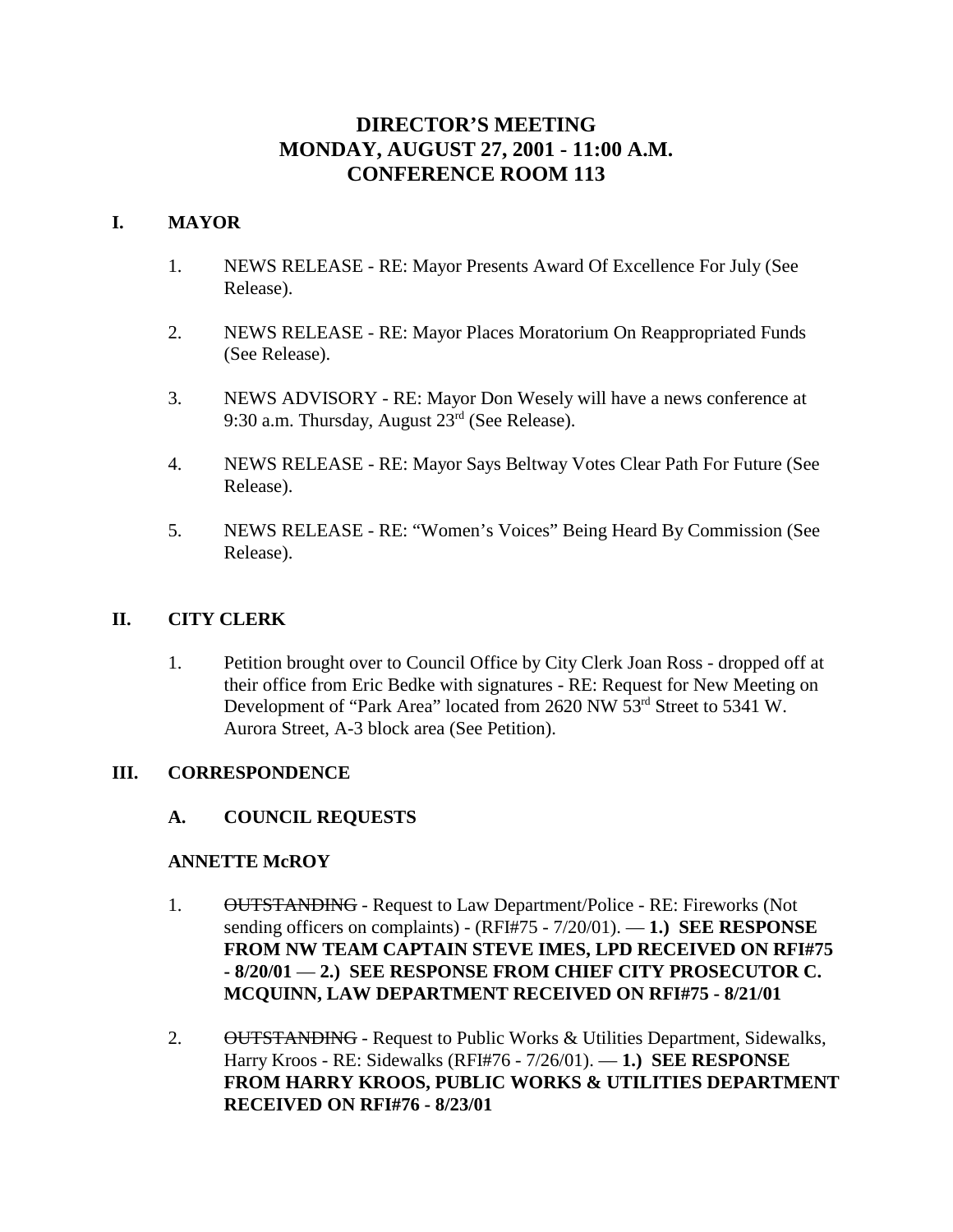3. OUTSTANDING Request to Police Department - RE: Bike cops riding on the sidewalks downtown (RFI#77 - 8/13/01)

# **COLEEN SENG**

- 1. OUTSTANDING Request to Steve Huggenberger, Law Department RE: Cable increases (RFI#863 - 7/02/01). — **1.) SEE RESPONSE FROM STEVE HUGGENBERGER, LAW DEPARTMENT RECEIVED ON RFI#863 - 8/17/01**
- 2. OUTSTANDING Request to Public Works & Utilities Department RE: A dangerous sidewalk (RFI#872 - 8/13/01). — **1.) SEE RESPONSE FROM HARRY KROOS, PUBLIC WORKS & UTILITIES DEPARTMENT RECEIVED ON RFI#872 - 8/23/01**

# **JON CAMP**

- 1. OUTSTANDING Request to Steve Hubka, Budget RE: Occupation tax (RFI#64  $-6/27/01$
- 2. OUTSTANDING Request to Fire Department, Chief Spadt RE: Ambulance Staffing (RFI#66A - 8/15/01)**. — 1.) SEE RESPONSE FROM FIRE CHIEF SPADT RECEIVED ON RFI#66A - 8/20/01**

# **TERRY WERNER**

- 1. OUTSTANDING Request to Parks & Recreation Department, Forestry RE: About a 100 Year old tree that is going to be removed (RFI#11 - 6/28/01)
- 2. OUTSTANDING Request to Georgia Glass, Personnel Director RE: The City's share of the Retirement Plan for 2001-2002 (RFI#18 - 8/15/01). — **1.) SEE RESPONSE FROM GEORGIA GLASS, PERSONNEL DIRECTOR RECEIVED ON RFI#18 - 8/23/01**
- 3. OUTSTANDING Request to Planning Department RE: The proposed Special Permit for HiMark Estates (RFI#19 - 8/15/01)
- 4. OUTSTANDING Request to Parks & Recreation Director, Lynn Johnson RE: A golf ball shattering a double-panned window (RFI#20 - 8/16/01). — **1.) SEE RESPONSE FROM LYNN JOHNSON, PARKS & RECREATION DIRECTOR RECEIVED ON RFI#20 - 8/22/01**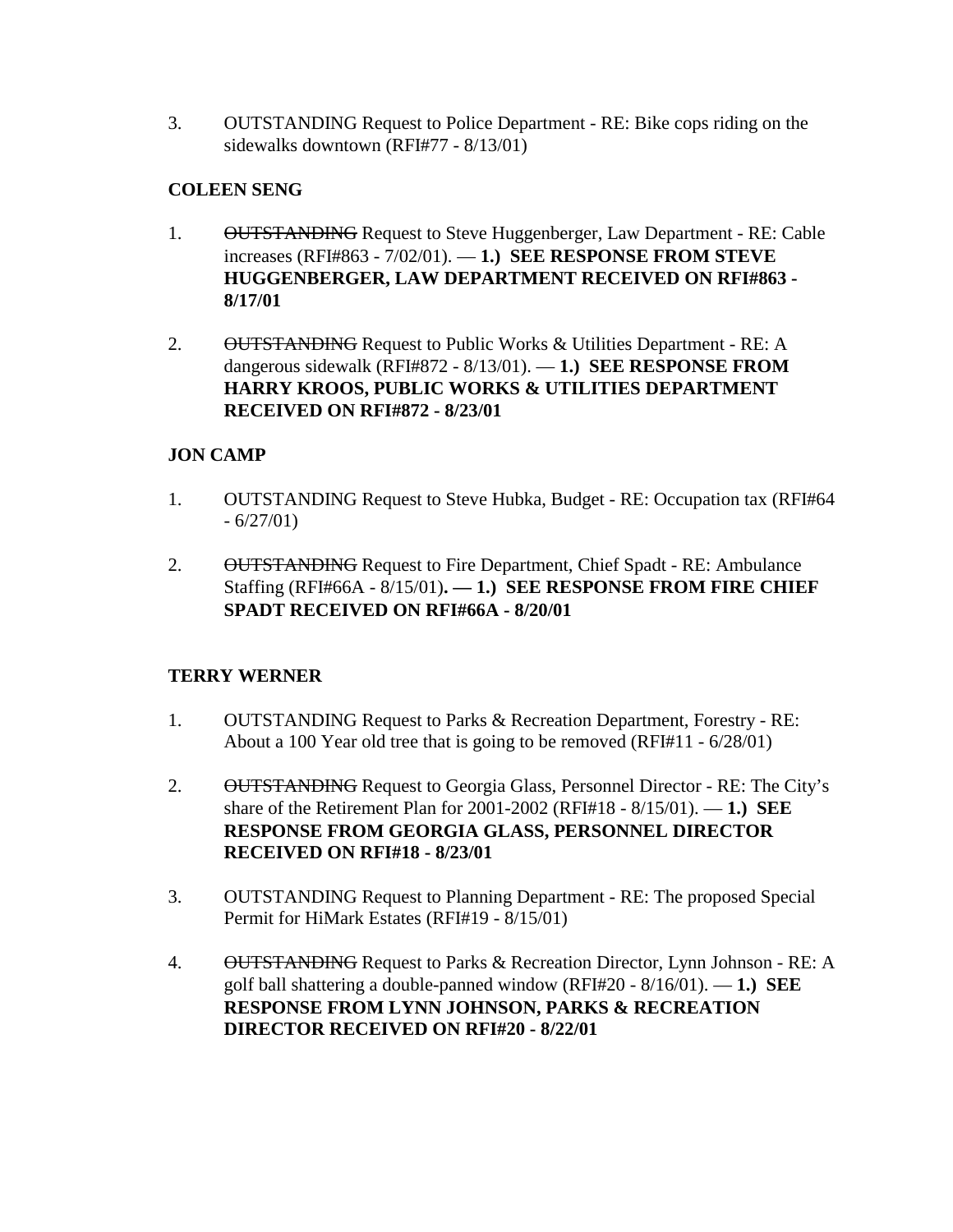# **JONATHAN COOK**

- 1. OUTSTANDING Request to Parks & Recreation Department RE: Boulevard Plantings (RFI#45 - 7/13/01)
- 2. OUTSTANDING Request to Parks & Recreation Department RE: American Liberty Elm Trees (RFI#49 - 7/18/01)
- 3. Request to Public Works & Utilities Department RE: Old Cheney Rd/west bypass traffic signal Road connections through Wilderness Park (RFI#52 - 8/20/01)

# **KEN SVOBODA**

- 1. OUTSTANDING Request to Don Herz, Finance Director RE: Annual review of city vehicle utilization (RFI#4 - 8/13/01). — **1.) SEE RESPONSE FROM DON HERZ, FINANCE DIRECTOR RECEIVED ON RFI#4 - 8/23/01**
- 2. OUTSTANDING Request to Public Works & Utilities Director, Allan Abbott RE: Median maintenance on South  $70<sup>th</sup>$  (RFI#5 - 8/16/01)

# **B. DIRECTORS AND DEPARTMENT HEADS**

# **FINANCE**

1. Response Letter from Don Herz to Ms. Rhonda Blake - RE: Occupation Tax increase (See Letter).

# **FINANCE/CITY TREASURER**

1. Material from Don Herz & Melinda J. Jones - RE: Resolution & Finance Department Treasurer Of Lincoln, Nebraska Investments Purchased Between August 13 And August 17, 2001.

# **PLANNING**

1. Material from Kent Morgan - RE: Council Redistricting, August  $27<sup>th</sup>$  Pre-Council Meeting (See Material).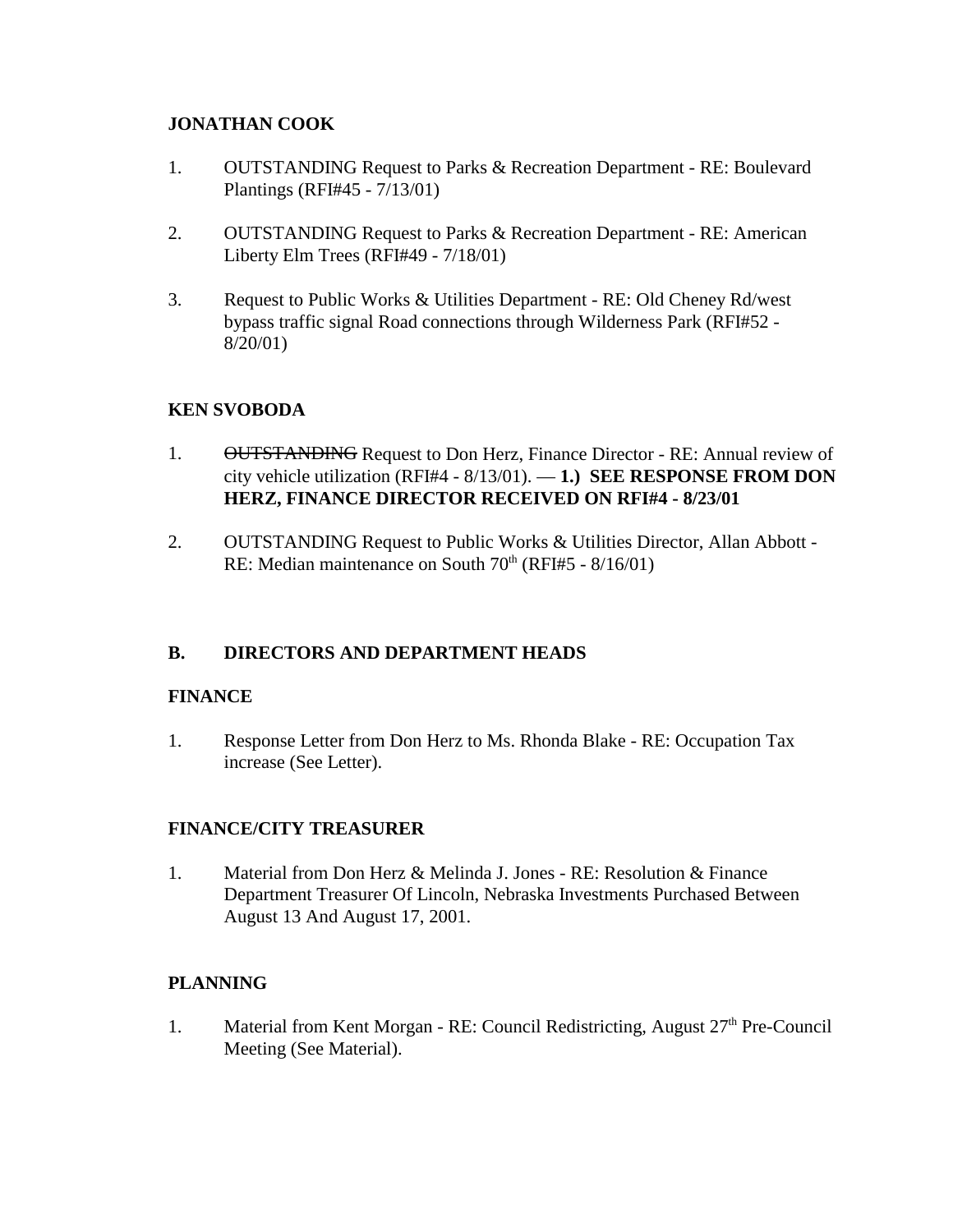# **C. MISCELLANEOUS**

- 1. E-Mail from Joseph W. Johnson, Jr. RE: Smoke-Free (See E-Mail).
- 2. E-Mail from J. Tindle RE: The recent tax lids and budget cuts (See E-Mail).
- 3. Letter from Sharon D. Buell RE: The Bus Routes (See Letter).
- 4. Letter from Brett Richardson RE: Recent changes in the parking meter fines (See Letter).
- 5. E-Mail from Sue Cartwright RE: Special Permit #1924 (See E-Mail).
- 6. E-Mail from Steve Walker RE: Kabredlo's request for Special Permit #1924 (See E-Mail).
- 7. E-Mail from Russ & Cheryl Alberts Irwin RE: Kabredlo liquor license (See E-Mail).
- 8. E-Mail RE: Deny liquor license for Kabredlo's (See E-Mail).
- 9. E-Mail from Delores Lintel, Member of the Board, Clinton Neighborhood Organization - RE: Special Permit #1924 - Kabredlo's (See E-Mail).
- 10. E-Mail from Maurice Baker RE: Kabredlo's liquor license (See E-Mail).

# **IV. DIRECTORS**

## **V. CITY COUNCIL MEMBERS**

## **VI. ADJOURNMENT**

DA82701/TJG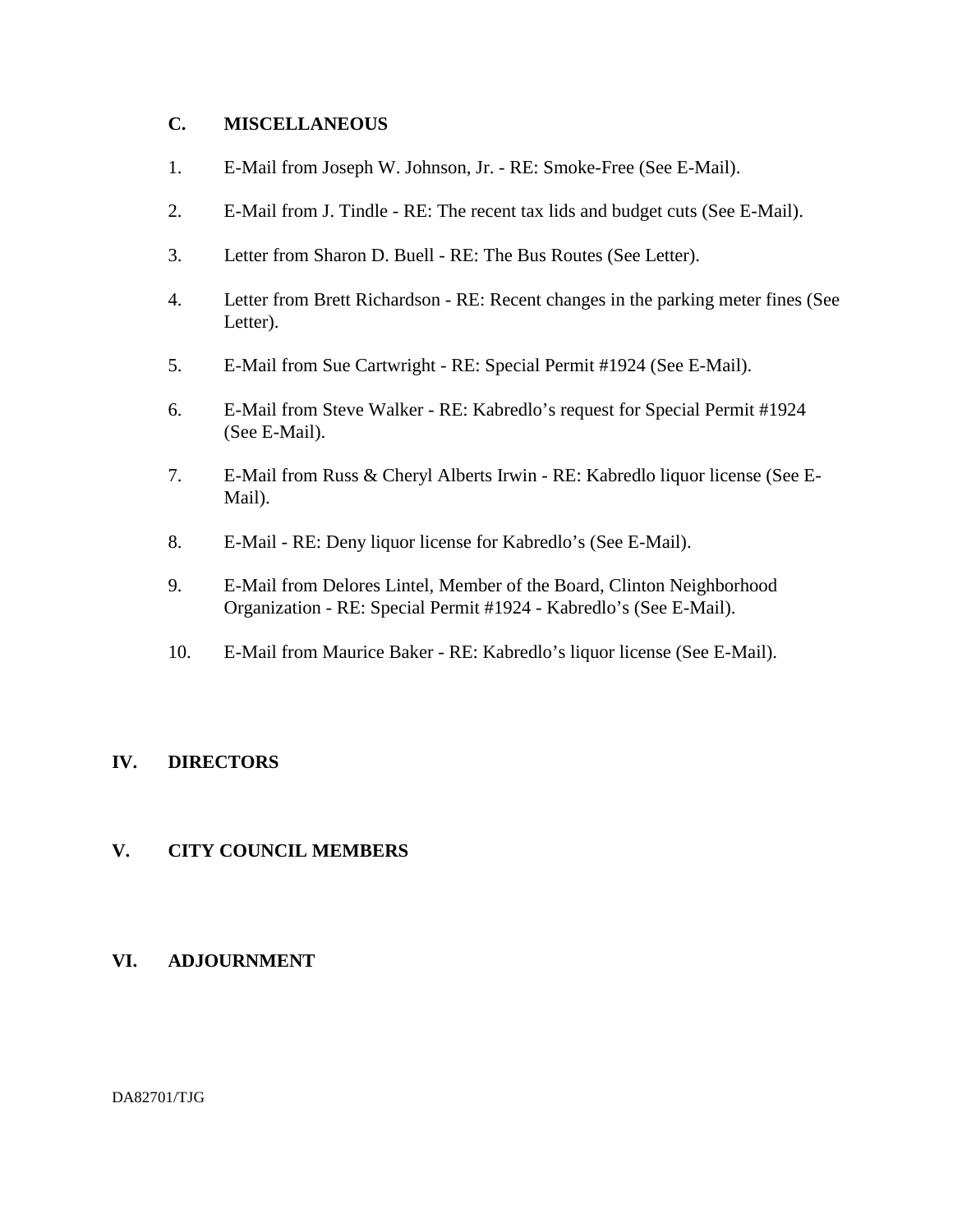# **DIRECTOR'S MEETING MINUTES MONDAY, AUGUST 27, 2001 CONFERENCE ROOM 113**

**Council Members Present:** Annette McRoy, Chair; Jonathan Cook, Vice-Chair; Coleen Seng, Jon Camp, Ken Svoboda, Glenn Friendt, Terry Werner.

**Others Present:** Mayor Don Wesely, Mark Bowen, Ann Harrell, Lin Quenzer, Amy Tejral, Mayor's Office; City Clerk, Joan Ross; Dana Roper, City Attorney; Directors and Department Heads; Darrell Podany, Aide to Council Members Camp, Friendt, & Svoboda; Tammy Grammer, City Council Staff and Chris Hain, Lincoln Journal Star Representative.

## **I. MAYOR**

Mayor Don Wesely stated that first of all he wants to congratulate everybody in the City for handling a pretty difficult weekend with the football season starting, the State Fair starting and the start of UNL classes, so they survived in pretty good shape. Mayor Wesely stated that a lot of good work came together with Police Chief Casady and everybody else. Mayor Wesely stated that Scott Opfer had a nice article, that he and the Public Works & Utilities Department obviously worked very hard and so they made it through a very tough weekend.

Mayor Don Wesely stated that he wants to begin also by thanking the Council for supporting the Beltway to the East and the South. Mayor Wesely stated to Council that this is a very big step forward for the City, after some 40 years of discussion and finally they are ready to move forward. Mayor Wesely stated that the next step is to begin discussions with the State to get their approval of the project and also the special designation on the directional delegations. So, they will continue to keep them informed as they make progress on it. Mayor Wesely stated to Council that the action last week was necessary to begin the next step.

Mayor Don Wesely stated to Council that in speaking of the next step they are also pleased that the Antelope Valley project has released the Final EIS and there's a 30 day notice requirement that ends he believes on September  $28<sup>th</sup>$ . So, depending on the comments back they should hopefully sometime in October get a final okay on this project from the Federal Government, which would mean that they were able to move forward and utilize Federal funding and Core of Engineer funding and so they're close on this one.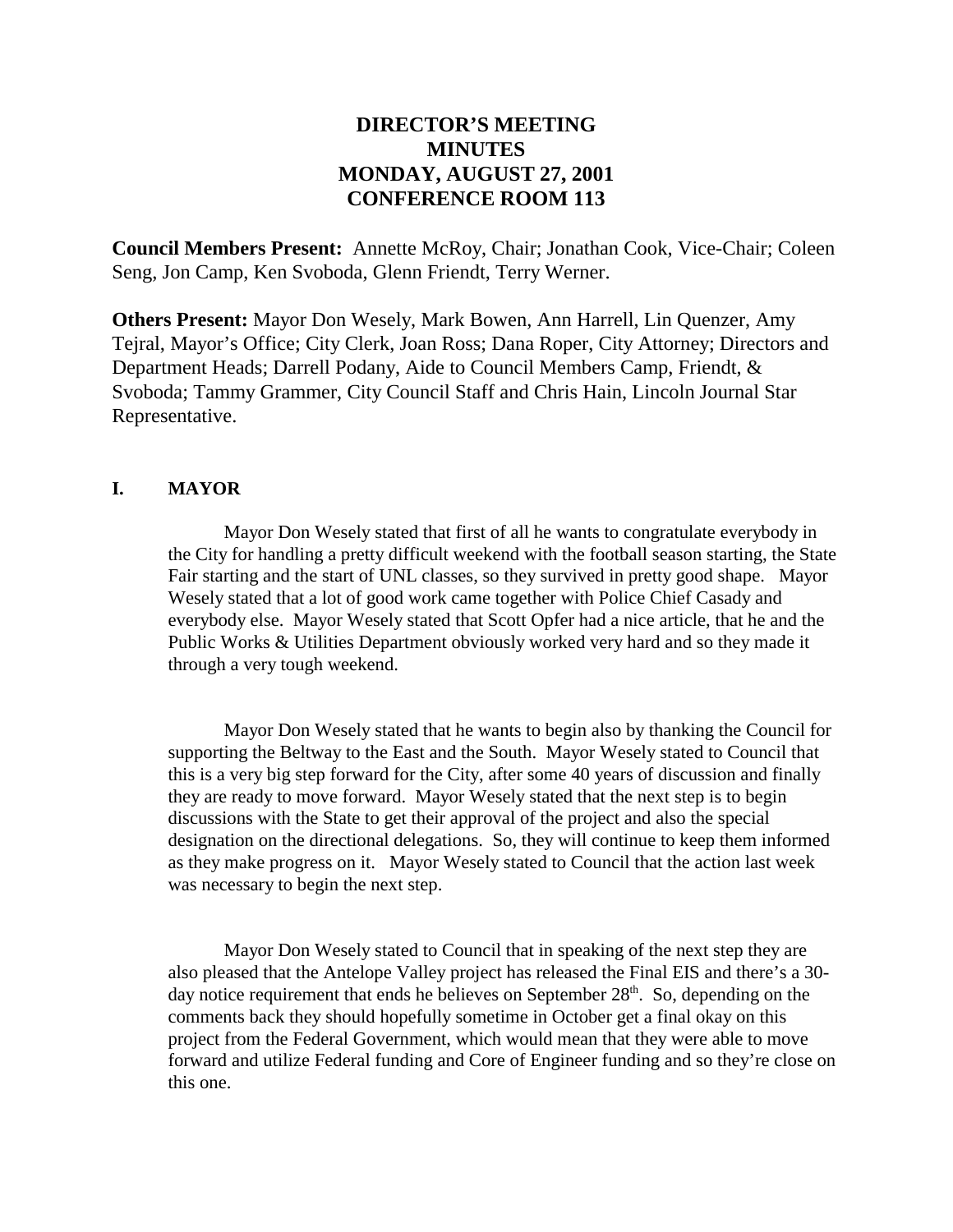Mayor Don Wesely stated to Council that there are a few other items that they'll get to eventually. Mayor Wesely stated to Council that they have some information for them regarding the Olympic Heights issue when they get to this discussion. Mayor Wesely indicated to Council that's all he has for them at this time.

- 1. NEWS RELEASE RE: Mayor Presents Award Of Excellence For July. NO **COMMENTS**
- 2. NEWS RELEASE RE: Mayor Places Moratorium On Reappropriated Funds. NO COMMENTS
- 3. NEWS ADVISORY RE: Mayor Don Wesely will have a news conference at 9:30 a.m. Thursday, August  $23<sup>rd</sup>$ . — NO COMMENTS
- 4. NEWS RELEASE RE: Mayor Says Beltway Votes Clear Path For Future. NO COMMENTS
- 5. NEWS RELEASE RE: "Women's Voices" Being Heard By Commission. Mayor Don Wesely mentioned this issue to Council under "II. City Clerk". (See that discussion)

#### **II. CITY CLERK**

City Clerk Joan Ross stated to Council that in regards to Items 3, 4 & 5 [ App. of Beacon Lounge for a special designated license covering an area measuring approx. 41' by 76' in the lot south of the College of Hair Design at  $11<sup>th</sup>$  & M St. on Sept. 1, 2001, from 9:00 a.m. to 12:00 p.m.; App. of Beacon Lounge for a special designated license covering an area measuring approx. 41' by 76' in the lot south of the College of Hair Design at  $11<sup>th</sup>$  & M St. on Sept. 8, 2001, from 9:00 a.m. to 12:00 p.m.; & App. of Beacon Lounge for a special designated license covering an area measuring approx. 41' by 76' in the lot south of the College of Hair Design at  $11<sup>th</sup>$  & M St. on Sept. 15, 2001, from 9:00 a.m. to

12:00 p.m.] that all of these three items are applications for the "Beacon Lounge", so she will call these three items together for the Public Hearing. City Clerk Joan Ross indicated to Council that the applicant will be at the Council Meeting today. Ms. McRoy commented that if they noticed that Officer Fosler recommended denial for these Special Designated Licenses.

City Clerk Joan Ross stated to Council that in regards to Item 13 [Approving a waiver of design standards for street trees within the First Federal Lincoln Subdivision on property generally located at S.  $13<sup>th</sup>$  & Arapahoe Sts.] they did not receive a copy of the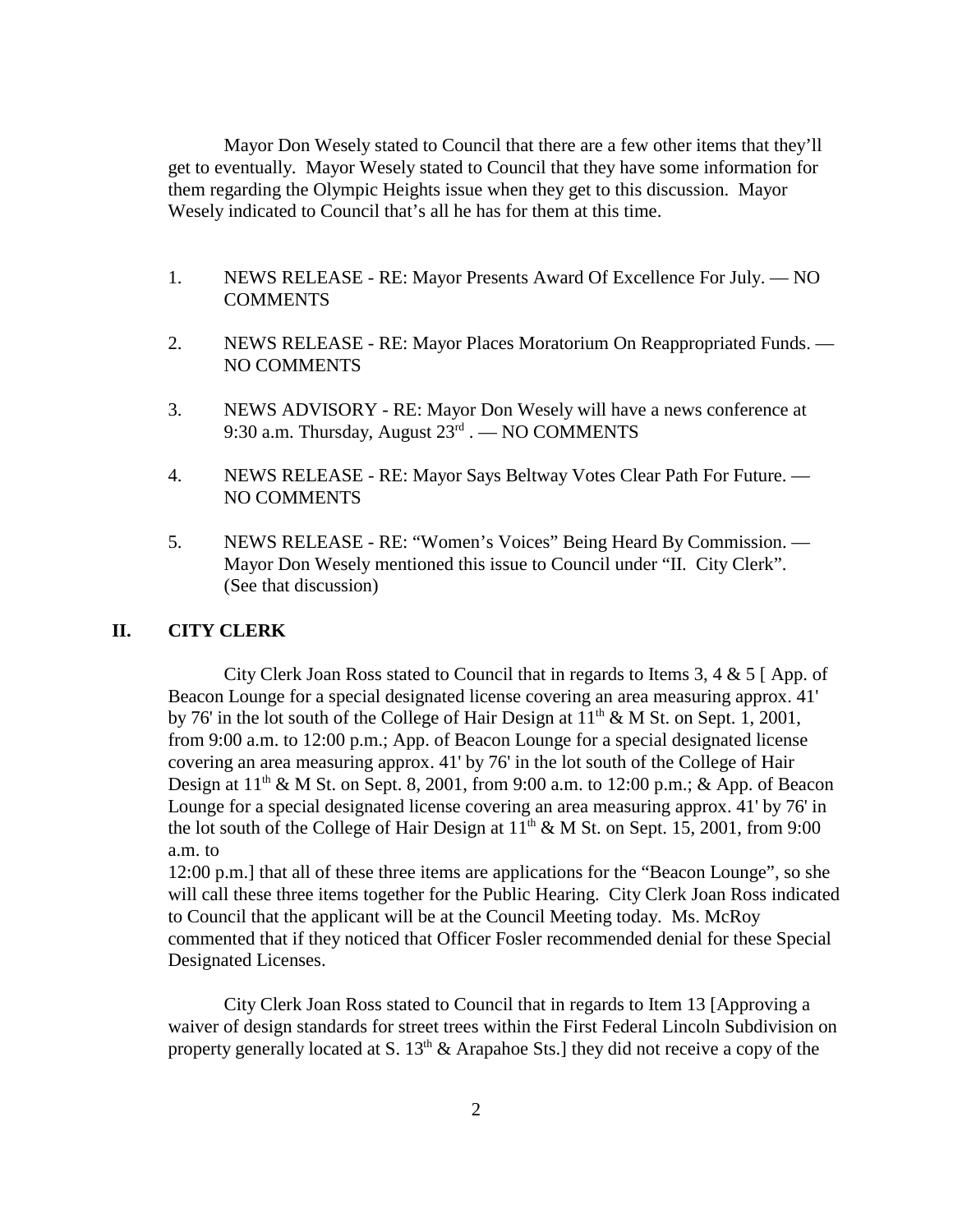fax, but the applicant at First Federal of Lincoln is wishing to withdrawal this application. City Clerk Joan Ross stated to Council that she was told that they are apparently working behind the scenes with the Parks & Recreation Department. Lynn Johnson stated to City Clerk Joan Ross that's correct. City Clerk Joan Ross stated to Mr. Johnson okay. Ms. Seng stated that this issue was really controversial at the Planning Commission Meeting. Ray Hill stated to Ms. Seng that 'yes' it was. Mr. Hill stated to Council that their original concern was that the trees were blocking view of their building and for security purposes, that by changing it they are satisfied with it, plus the fact there are two crab apple trees, which they will accept as the substitute for the other trees. Mr. Hill stated to Council with these two items resolved they indicated to them that they were going to withdrawal the appeal. Further discussion continued with Lynn Johnson and Ray Hill. Mr. Cook thanked Mr. Johnson and Mr. Hill for this information.

City Clerk Joan Ross stated to Council that she just wants to point out to them that they each received new copies of the two Resolutions. City Clerk Joan Ross stated to Council that one of the Resolutions is relating to Item 17 [Reappointing Coleen Seng to the Joint Budget Committee for a 2-yr. term expiring August 31, 2003] and the other Resolution is relating to Item 20 [Appointing Shirley Maly to the Lincoln City Library Board of Trustees for a 7-yr. term expiring August 31, 2008]. City Clerk Joan Ross stated to Council that there was just one minor little correction in the term of the year to expire and since these items had not been introduced or anything she just gave them the copies so they would have a clean copy compared to the one that they had in there.

City Clerk Joan Ross stated to Council that in regards to Item 24, under Miscellaneous Referrals, they have one item to set the hearing date for Monday, September 17, 2001 at 1:30 p.m. for the Application of Wal-Mart Supercenter #1943, for a Class D Liquor License located at 4700 North 27<sup>th</sup> Street.

City Clerk Joan Ross stated to Council that they will notice that Item 28 is an Ordinance on the Parking Revenue Bonds, which they don't have yet from the Bond Council. City Clerk Joan Ross indicated to Council that this is not an uncommon thing. City Clerk Joan Ross stated to Council that they have also requested the Emergency Clause on this item.

Mr. Cook stated to City Clerk Joan Ross that the last time they voted on something like this it took weeks before they finally acted on it, but than they acted with the Emergency Clause and if it is so important why are they not getting it a little quicker. Don Herz stated to Mr. Cook the problem with the last one was that they were struggling at the same time with the LES Bond issues. Mr. Herz apologized to Council for the delay on getting the last one to them. Mr. Herz indicated to Council that was the only reason it took them time to do it and the reason they had to put it on Pending. Mr. Herz stated to Council that hopefully this one will move forward in a timely fashion for them. Mr. Herz stated as he thinks they have mentioned the purpose of the "Emergency Clause" is so that once it is approved, in the event that there is some change in the market place they can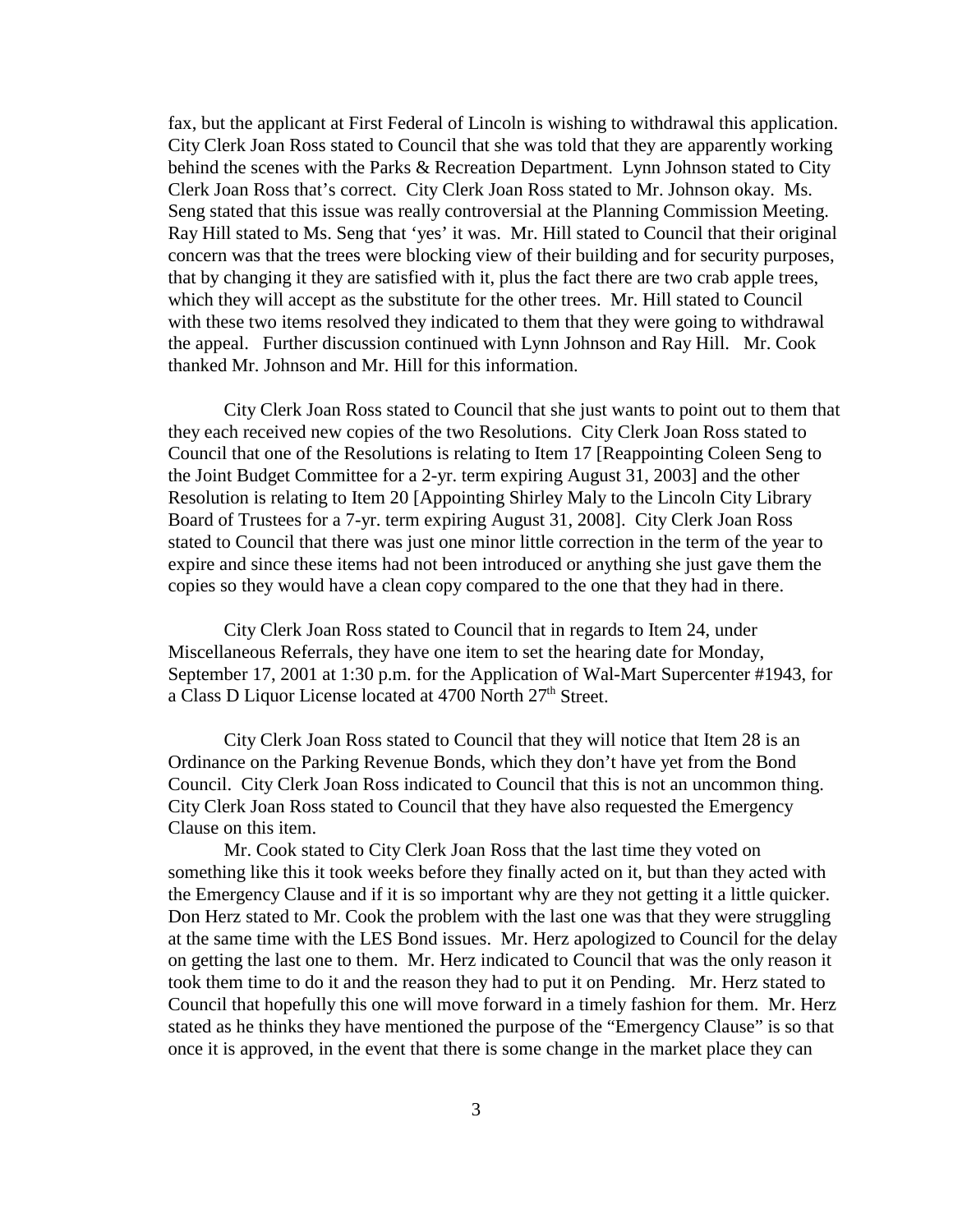react quickly, which this gives them that opportunity to do so. Mr. Cook thanked Mr. Herz for this information.

City Clerk Joan Ross stated to Council that in regards to Item 15 [Authorizing Mike Stretz dba Solid Ground to occupy a portion of the public right-of-way at  $14<sup>th</sup> \&$ "O" Sts. for use as a sidewalk café] she handed out to them a memo & a motion to amend, which just came over this morning from the Urban Development Department. City Clerk Joan Ross stated to Council that the amendment has to do with their seating capacity, that apparently he has wiggled down the size of the area that he is going to use for the sidewalk café and so of course the capacity is going to be less and than the renter fee will also be a little bit less.

Mayor Don Wesely stated to Council that he needs to mention a couple of other things that he forgot, if they don't mind. Mayor Wesely stated to Council that first of all "Women's Voices" has been announced and that's an issue by the Women's Commission to try to get a sense of where the Committee is on some of those issues. Mayor Wesely stated to Council that he thinks this is going to be great and a chance to try and reach out through the Women's Commission.

Mayor Don Wesely stated to Council that this is the first day for Amy Tejral, which he introduced her to them a few weeks ago. Mayor Wesely stated to Council that Ms. Tejral moved back to Lincoln a few weeks ago and she is starting as his Aide. Mayor Wesely stated that they are glad to have Ms. Tejral aboard.

Mayor Don Wesely stated to Council the last thing he wants to mention is that the State Fair is of great issue right now as the Fair is in progress and questions about its future is inconsideration by the Legislature. Mayor Wesely stated that he doesn't know how the Council feels about it, but if they have strong feelings about it to let him know. Mayor Wesely stated to Council that Kearney and Grand Island have talked about wanting to have it there. Mayor Wesely stated to Council that there is a Legislative Study that has been introduced to look at options and moving it. Mayor Wesely stated to Council that the issue has been out there for sometime, that the buildings on campus there are falling behind and so they did a Master Plan to try and renovate it and it came back as a \$27 million project. So, this prompt the Legislature to ask well, do they want to put that kind of money into fixing it up or reconsider on moving it and so that's why they're looking at it. Mayor Wesely commented that the State Fair is a long tradition and again it brings in a lot of folks from across the State, so obviously they're glad to have it and proud of the history and all. Mayor Wesely indicated to Council that he doesn't have any more information on any specific proposal, but he knows that it has been talked about.

Mr. Camp asked Mayor Wesely if it would be possible to have a Pre-Council Meeting on this issue, that it would be helpful to him if they could discuss this issue further. Mayor Wesely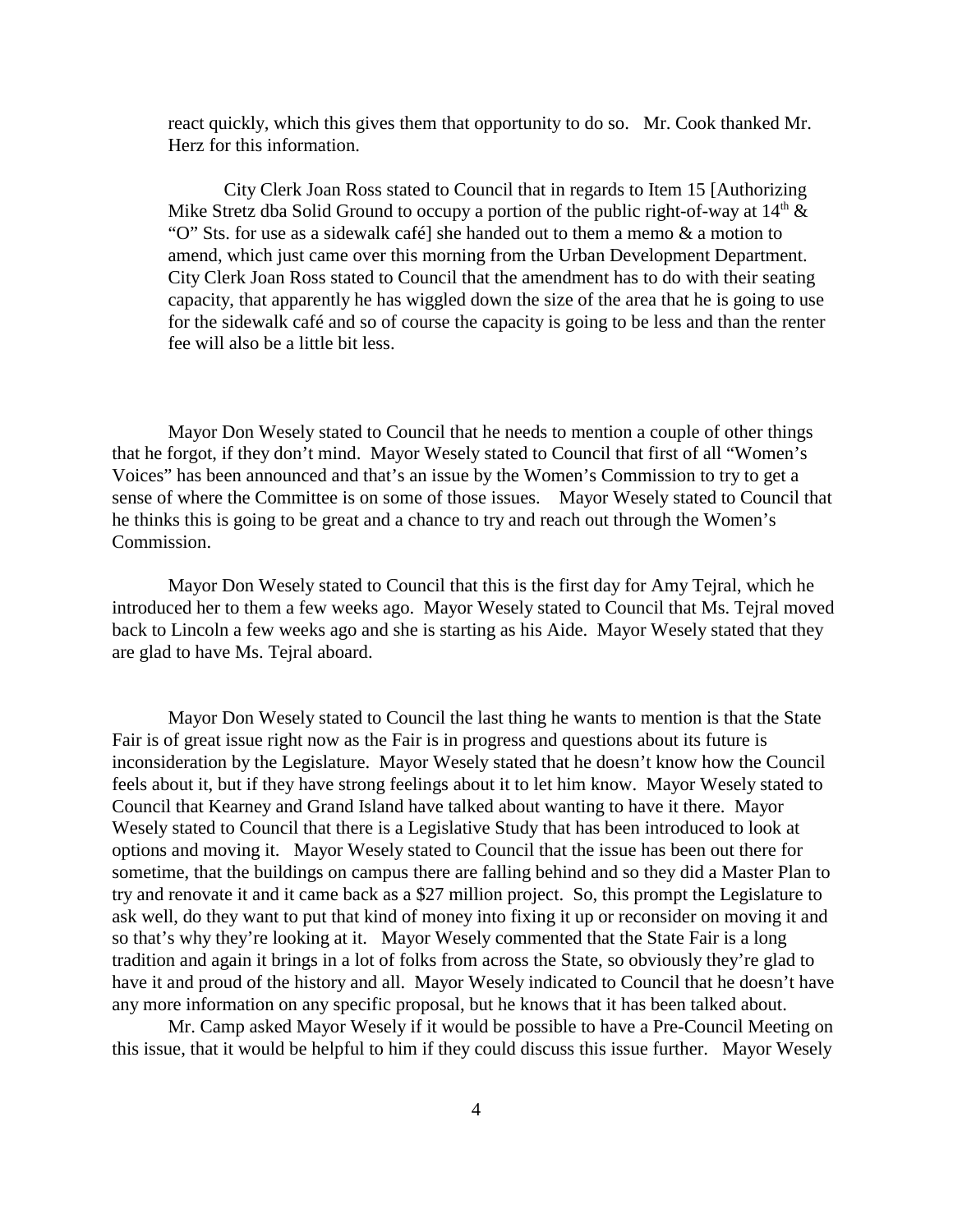indicated to Mr. Camp that the development opportunities are not going to be discussed in open meetings, so they're not going to get that information through that process, but they could have the consultants and the Fair Board come and talk about their Master Plan and what their strategy is going to be because that is public record. Mayor Wesely stated to Mr. Camp that he thinks they would benefit from a briefing on this issue. Ms. McRoy asked Tammy Grammer to leave Joan Ray a note to schedule this Pre-Council Meeting and that she will discuss it later with her. Ms. McRoy stated that they will get a Pre-Council Meeting scheduled to discuss this issue. Ms. Grammer stated to Ms. McRoy okay.

1. Petition brought over to Council Office by City Clerk Joan Ross - dropped off at their office from Eric Bedke with signatures - RE: Request for New Meeting on Development of "Park Area" located from 2620 NW 53<sup>rd</sup> Street to 5341 W. Aurora Street, A-3 block area (Copy of the Petition is on file in the City Council Office). — Ms. McRoy stated that she has also been working with them a little bit on it. Mayor Wesely stated to Council that Lynn Johnson and Marc Wullschleger has been involved in it from the beginning and he thought that Mr. Wullschleger could kind of tell them where they are at on it as of today.

Marc Wullschleger updated the Council on where they were at on this issue and gave them some past information about it. Discussion continued with questions and comments from the Council for Marc Wullschleger and Lynn Johnson. After an extended discussion, Ms. McRoy asked Mr. Wullschleger and Mr. Johnson to be at the Council Meeting today for the public comment session because that's when they indicated that they would show up. Mr. Wullschleger and Mr. Johnson stated to Ms. McRoy okay. Ms. McRoy thanked Mr. Wullschleger and Mr. Johnson for this information.

## **III. CORRESPONDENCE**

#### **A. COUNCIL REQUESTS**

## **ANNETTE McROY**

- 1. OUTSTANDING Request to Law Department/Police RE: Fireworks (Not sending officers on complaints) - (RFI#75 - 7/20/01). — **1.) SEE RESPONSE FROM NW TEAM CAPTAIN STEVE IMES, LPD RECEIVED ON RFI#75 - 8/20/01** — **2.) SEE RESPONSE FROM CHIEF CITY PROSECUTOR C. MCQUINN, LAW DEPARTMENT RECEIVED ON RFI#75 - 8/21/01. —** NO COMMENTS
- 2. OUTSTANDING Request to Public Works & Utilities Department, Sidewalks, Harry Kroos - RE: Sidewalks (RFI#76 - 7/26/01). — **1.) SEE RESPONSE**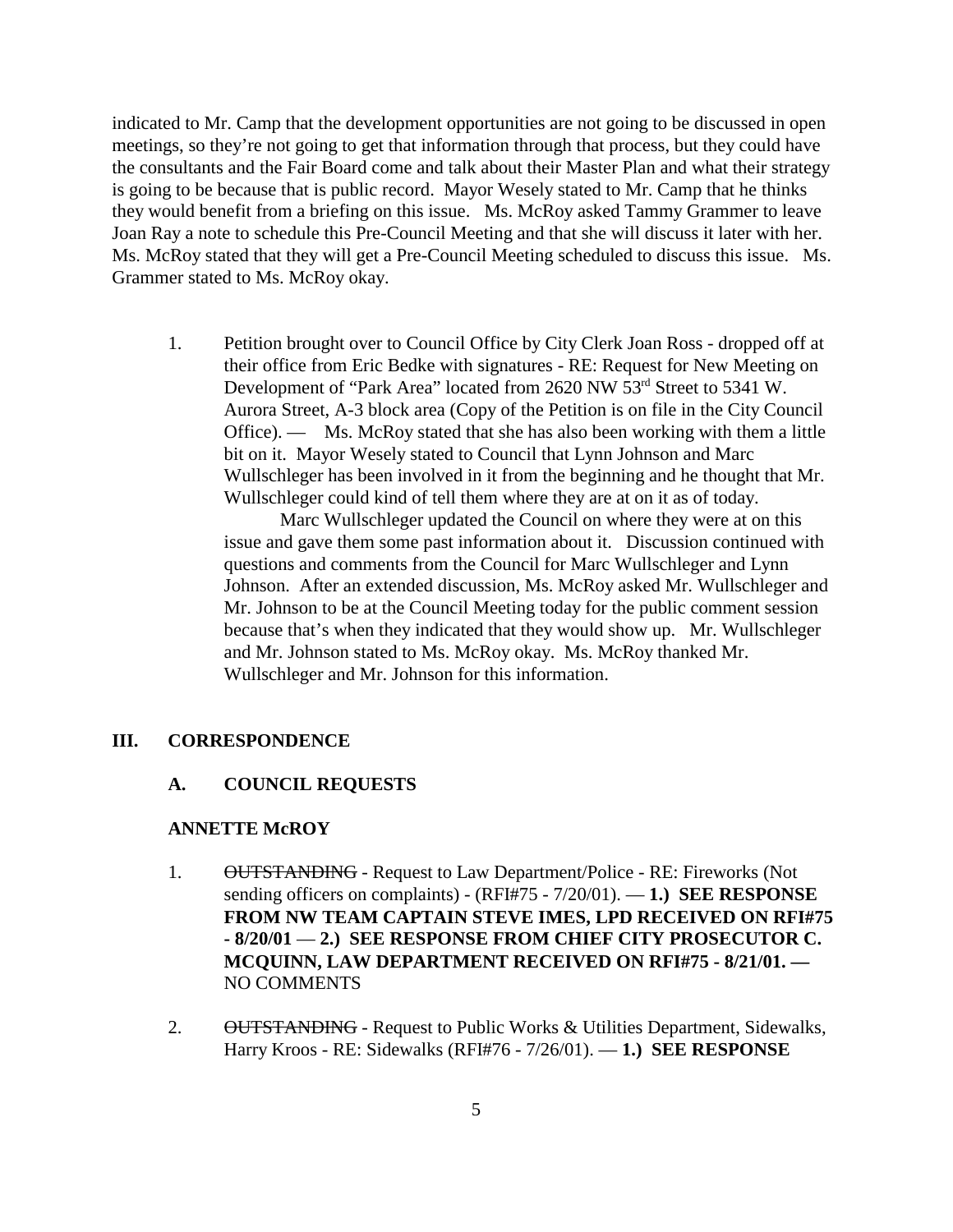**FROM HARRY KROOS, PUBLIC WORKS & UTILITIES DEPARTMENT RECEIVED ON RFI#76 - 8/23/01. —** Ms. McRoy asked the Public Works & Utilities Department if this is the same company that's been doing the sidewalks in the North Bottoms because another Council Member received a letter from Harry Kroos about the sidewalks and said that they were having problems with the contractor. Ms. McRoy stated that she knows at one time they were unhappy with them, so she was wondering if they are still unhappy with them. Nicole Fleck-Tooze stated to Ms. McRoy that she thinks those problems have been resolved, but she will visit with Mr. Kroos about it and see if it is the same one and see if they are still having some trouble with them. Ms. Tooze indicated to Ms. McRoy but she thinks they are good to go. Ms. McRoy stated to Ms. Tooze okay.

3. OUTSTANDING Request to Police Department - RE: Bike cops riding on the sidewalks downtown (RFI#77 - 8/13/01). — NO COMMENTS

## **COLEEN SENG**

- 1. OUTSTANDING Request to Steve Huggenberger, Law Department RE: Cable increases (RFI#863 - 7/02/01). — **1.) SEE RESPONSE FROM STEVE HUGGENBERGER, LAW DEPARTMENT RECEIVED ON RFI#863 - 8/17/01. —** NO COMMENTS
- 2. OUTSTANDING Request to Public Works & Utilities Department RE: A dangerous sidewalk (RFI#872 - 8/13/01). — **1.) SEE RESPONSE FROM HARRY KROOS, PUBLIC WORKS & UTILITIES DEPARTMENT RECEIVED ON RFI#872 - 8/23/01. —** NO COMMENTS

# **JON CAMP**

- 1. OUTSTANDING Request to Steve Hubka, Budget RE: Occupation tax (RFI#64 - 6/27/01). — NO COMMENTS
- 2. OUTSTANDING Request to Fire Department, Chief Spadt RE: Ambulance Staffing (RFI#66A - 8/15/01)**. — 1.) SEE RESPONSE FROM FIRE CHIEF SPADT RECEIVED ON RFI#66A - 8/20/01. —** NO COMMENTS

Mr. Camp thanked Georgia Glass for [inaudible] and he would like to talk with her after the Director's Meeting today. Ms. Glass stated to Mr. Camp okay.

## **TERRY WERNER**

1. OUTSTANDING Request to Parks & Recreation Department, Forestry - RE: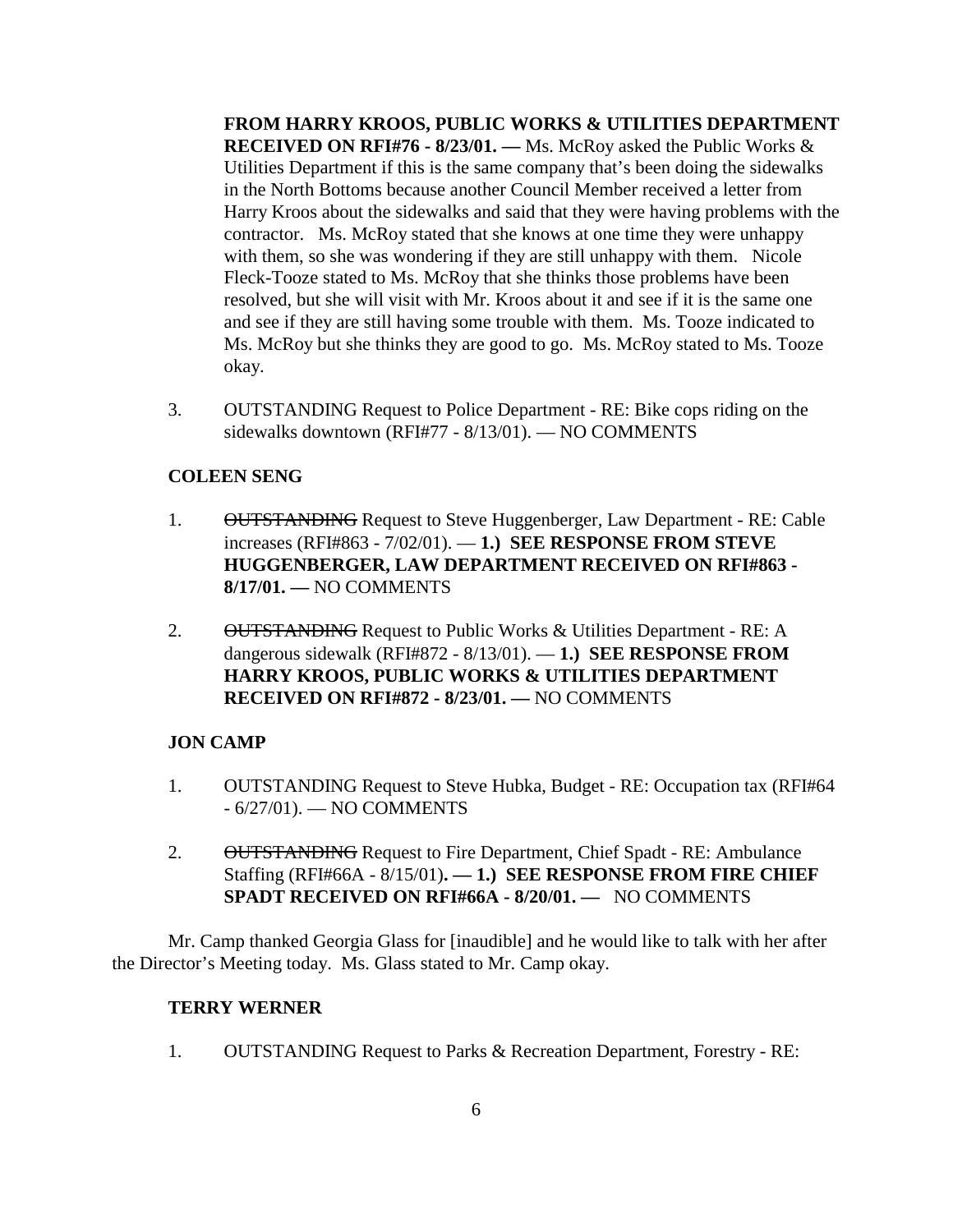About a 100 Year old tree that is going to be removed (RFI#11 - 6/28/01). — Mr. Werner stated to Tammy Grammer that she can remove this Request For Information (#11) off of the Agenda. Ms. Grammer stated to Mr. Werner okay.

- 2. OUTSTANDING Request to Georgia Glass, Personnel Director RE: The City's share of the Retirement Plan for 2001-2002 (RFI#18 - 8/15/01). — **1.) SEE RESPONSE FROM GEORGIA GLASS, PERSONNEL DIRECTOR RECEIVED ON RFI#18 - 8/23/01. —** NO COMMENTS
- 3. OUTSTANDING Request to Planning Department RE: The proposed Special Permit for HiMark Estates (RFI#19 - 8/15/01). — Mr. Werner stated to Tammy Grammer that she can remove this Request For Information (#19) off of the Agenda. Ms. Grammer stated to Mr. Werner okay. **(This RFI will be taken off** of the Director's Agenda for September 10<sup>th</sup>, so the Council Office can have a **record of when the response was received in the Office because the response was received in the office on 8/24/01 )**
- 4. OUTSTANDING Request to Parks & Recreation Director, Lynn Johnson RE: A golf ball shattering a double-panned window (RFI#20 - 8/16/01). — **1.) SEE RESPONSE FROM LYNN JOHNSON, PARKS & RECREATION DIRECTOR RECEIVED ON RFI#20 - 8/22/01. —** NO COMMENTS

## **JONATHAN COOK**

- 1. OUTSTANDING Request to Parks & Recreation Department RE: Boulevard Plantings (RFI#45 - 7/13/01). — Mr. Cook stated to Lynn Johnson that he has two Requests For Information (#45  $\&$  #49) that are outstanding and it has been over a month since these were submitted to them and he is still waiting for the responses to both of these RFI's. Mr. Cook stated to Mr. Johnson so he was wondering if he could following up on the responses to these two Requests For Information (#45  $&$  #49). Lynn Johnson stated to Mr. Cook that they prepared a memo and it has been at least two weeks, so he will follow up on it and see what happened. Mr. Cook stated to Mr. Johnson okay.
- 2. OUTSTANDING Request to Parks & Recreation Department RE: American Liberty Elm Trees (RFI#49 - 7/18/01). — Mr. Cook mentioned this Request For Information (#49) during his discussion with Lynn Johnson about another RFI that is outstanding. (See that discussion under "III. Correspondence - A. Council Requests - Jonathan Cook #1").
- 3. Request to Public Works & Utilities Department RE: Old Cheney Rd/west bypass traffic signal Road connections through Wilderness Park (RFI#52 - 8/20/01). — NO COMMENTS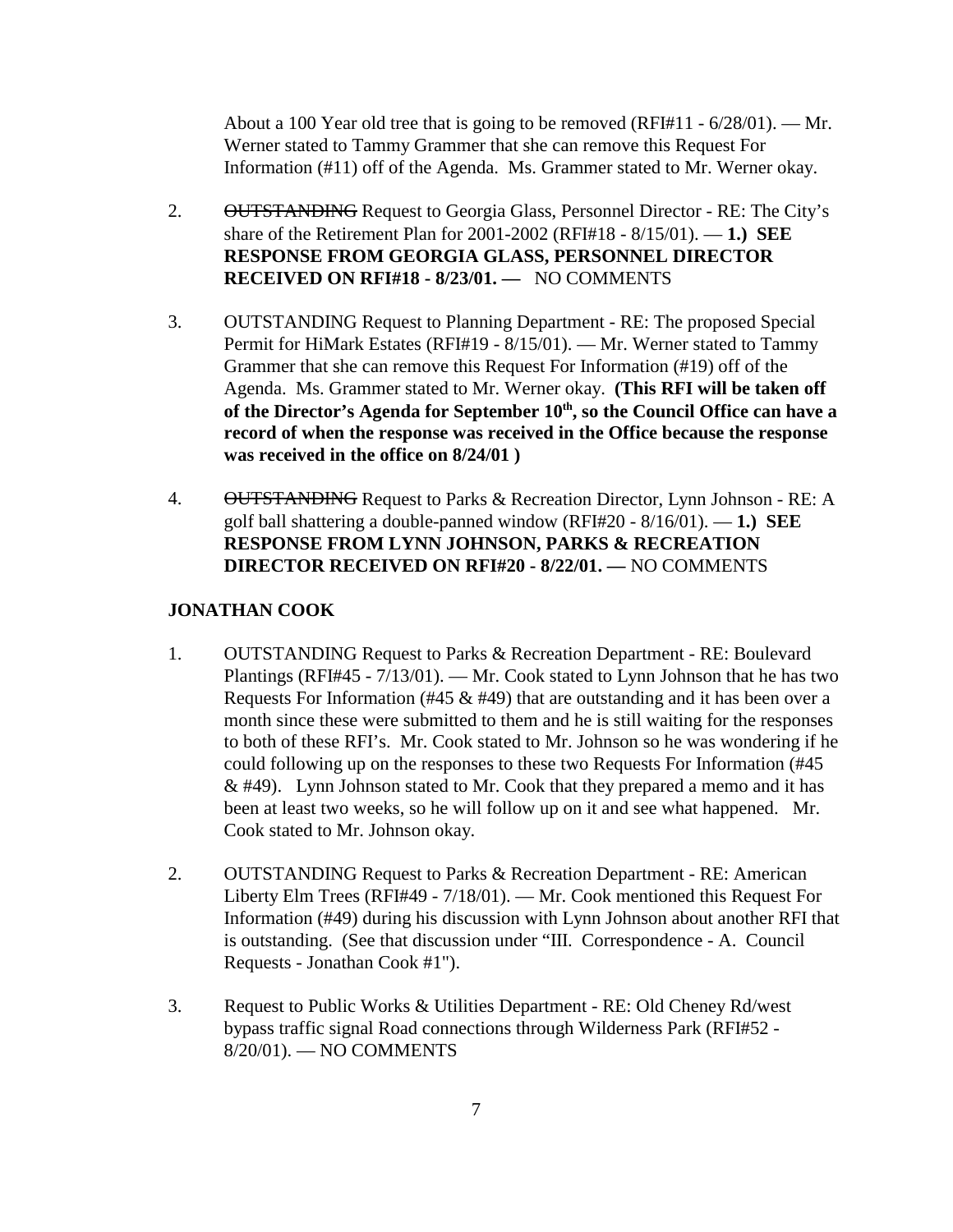#### **KEN SVOBODA**

- 1. **OUTSTANDING** Request to Don Herz, Finance Director RE: Annual review of city vehicle utilization (RFI#4 - 8/13/01). — **1.) SEE RESPONSE FROM DON HERZ, FINANCE DIRECTOR RECEIVED ON RFI#4 - 8/23/01. —** Mr. Svoboda stated to Tammy Grammer that she can remove this Request For Information (#4) off of the Agenda. Ms. Grammer stated to Mr. Svoboda okay. Mr. Svoboda also thanked Don Herz for putting this information together for him.
- 2. OUTSTANDING Request to Public Works & Utilities Director, Allan Abbott RE: Median maintenance on South 70<sup>th</sup> (RFI#5 - 8/16/01). — NO COMMENTS

Mr. Friendt stated to Georgia Glass that she provided Mr. Werner a response to a Request For Information (#18) that relates to the Civilian Pension Plan and he was wondering why this year's budget amount is like seven hundred-thousand vs. previous three hundred-thousand. Ms. Glass stated to Mr. Friendt that the previous [inaudible] include some forfeitures for employees that quite and withdrawal their money from the Civilian Pension Plan. So, there were some forfeitures that went back into the City [inaudible]. Ms. Glass stated to Mr. Friendt that this up coming year will be the first full year since they changed the Civilian Pension Plan to make it portable. Ms. Glass stated to Mr. Friendt that prior employees contribution to the Pension Plan were not pre-taxed and in making the employees contribution pre-taxed, that one of the things they had to do to get the IRS blessing was to make the plan portable. Which means if someone just plain quits the City (not retires), that they can take their invested portion of the money out and roll it over, so it is a portable plan. Ms. Glass indicated to Mr. Friendt that prior to these changes, which they made a year ago the plan was not portable and so if they wanted to withdrawal their money they forfeited the City's contributions to their Pension Plan. Ms. Glass stated that it had been a 10 year invested schedule, but now it is a 7 year invested schedule.

## **B. DIRECTORS AND DEPARTMENT HEADS**

## **FINANCE**

1. Response Letter from Don Herz to Ms. Rhonda Blake - RE: Occupation Tax increase. — NOTED WITHOUT COMMENTS

## **FINANCE/CITY TREASURER**

1. Material from Don Herz & Melinda J. Jones - RE: Resolution & Finance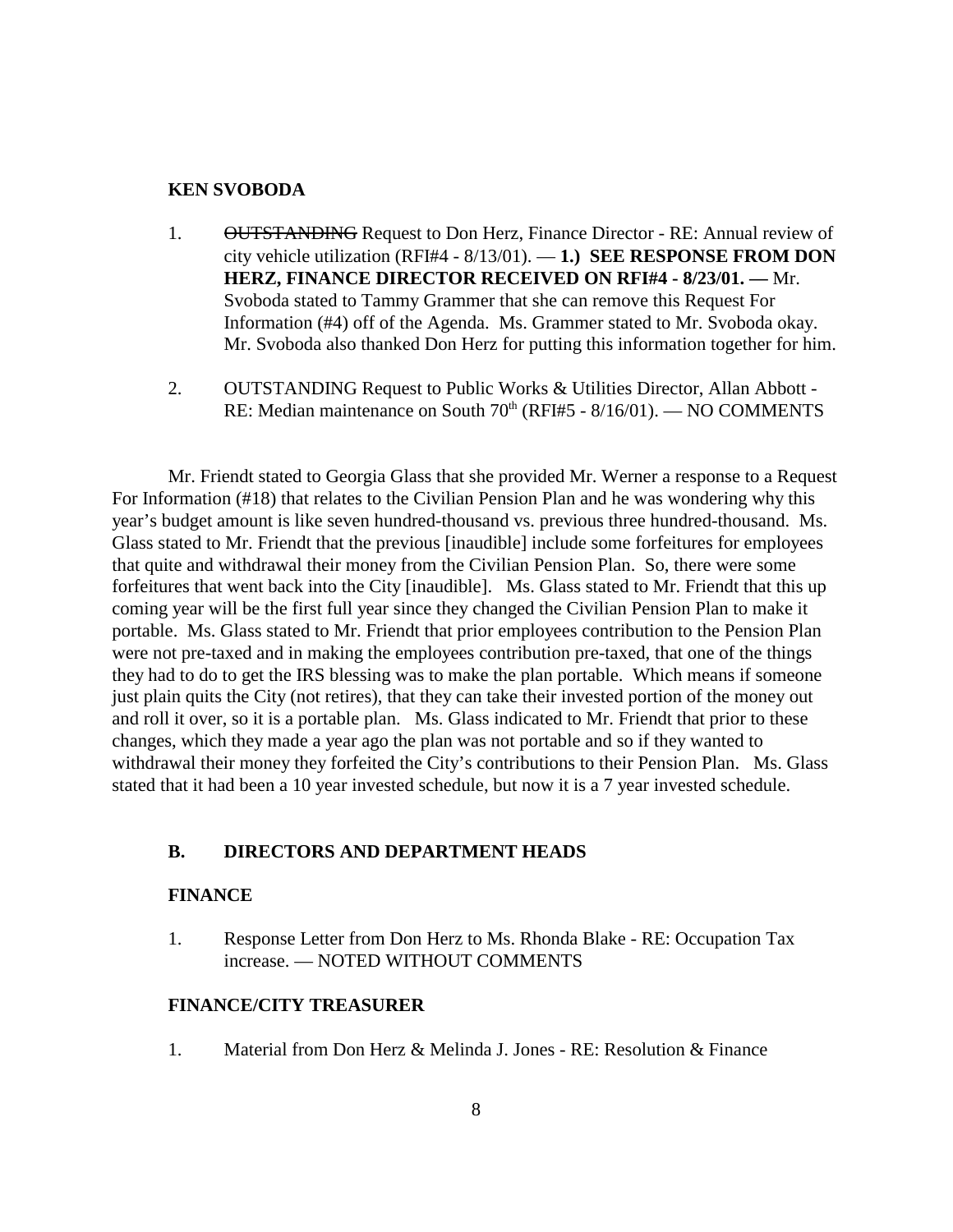Department Treasurer Of Lincoln, Nebraska Investments Purchased Between August 13 And August 17, 2001. — NOTED WITHOUT COMMENTS

## **PLANNING**

1. Material from Kent Morgan - RE: Council Redistricting, August  $27<sup>th</sup>$  Pre-Council Meeting. — Ms. McRoy stated that Council discussed this issue at a Pre-Council Meeting this morning.

## **C. MISCELLANEOUS**

- 1. E-Mail from Joseph W. Johnson, Jr. RE: Smoke-Free. NOTED WITHOUT COMMENTS
- 2. E-Mail from J. Tindle RE: The recent tax lids and budget cuts. NOTED WITHOUT COMMENTS
- 3. Letter from Sharon D. Buell RE: The Bus Routes. Ms. McRoy stated to Ms. Seng that Ms. Buell is in her district, so does she want to talk to her. Ms. Seng stated to Ms. McRoy that she has already talked with Ms. Buell about this issue. Ms. Seng asked Gina Dunning and Marc Wullschleger to take a look at this letter. Gina Dunning stated to Ms. Seng that she will check on it. Mr. Wullschleger stated to Ms. Seng okay. [Copies of this letter was given to Gina Dunning and Marc Wullschleger]
- 4. Letter from Brett Richardson RE: Recent changes in the parking meter fines. Ms. McRoy asked Ann Harrell what could be done to help Mr. Richardson. Ann Harrell stated to Ms. McRoy that Mr. Richardson dropped off a copy of this letter to their office last week as well and she asked Margaret Remmenga and her staff to look into it. Ms. Harrell stated to Ms. McRoy that Mr. Richardson does belong to the UNL Parking Garage and their staff has already been in touch with the University parking people to take care of this situation. Ms. Harrell stated to Ms. McRoy that they are preparing a response for Mr. Richardson. Ms. McRoy asked Ms. Harrell if they could also let Mr. Richardson know that Council was aware of it. Ms. Harrell stated to Ms. McRoy okay.

Ms. McRoy stated that items 5 through 10 are in regards to the Special Permit #1924 for "Kabredlo's" that is on their Agenda for today. Mayor Wesely asked Ms. McRoy if they could take a second and discuss this issue. Mayor Wesely stated to Council that they dealt with the other issue on 27<sup>th</sup> Street and he would like Kathleen Sellman to share with them some observations that she has on it. Mayor Wesely stated to Council that this is kind of a different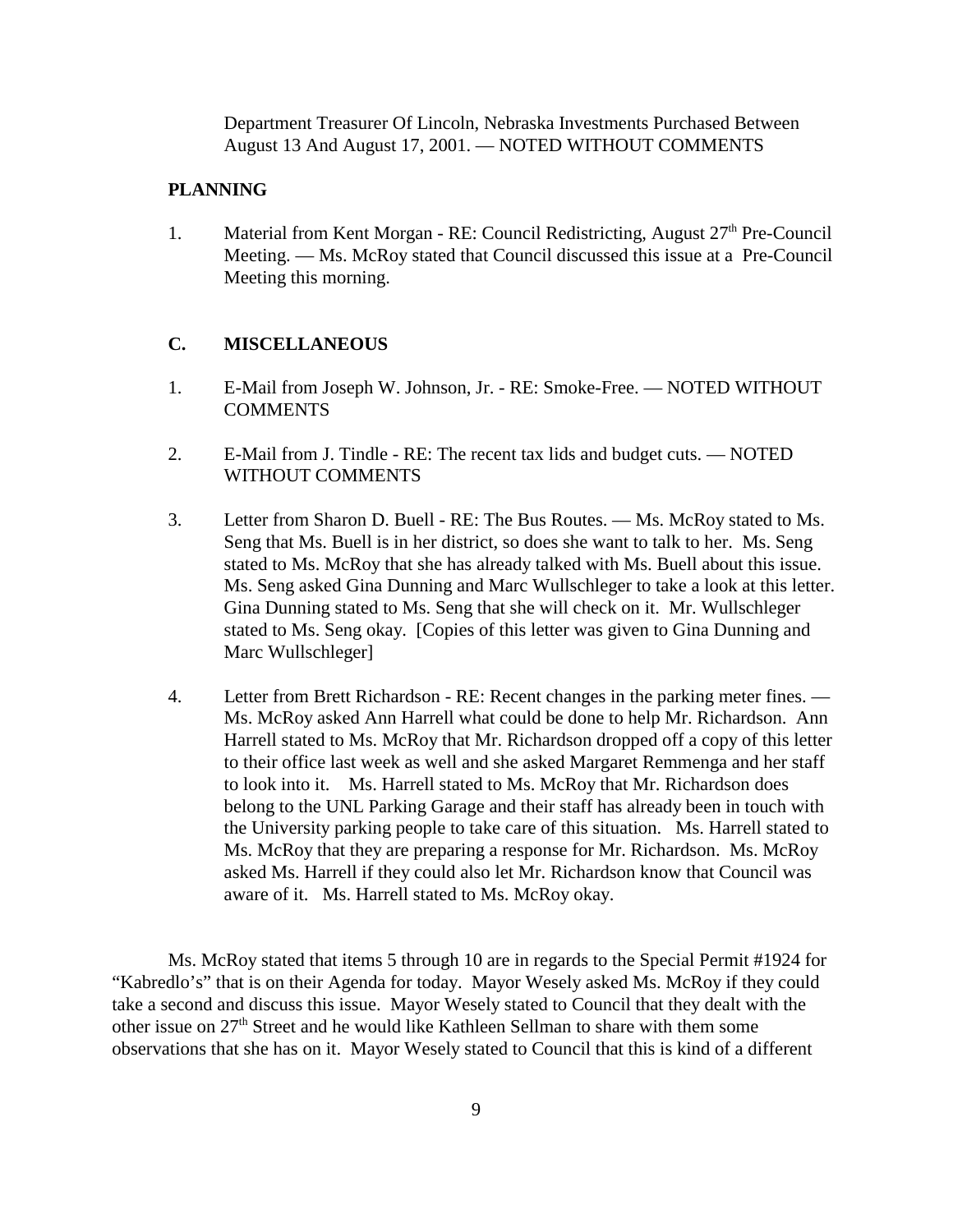situation that it is a bit more difficult, so he would like Ms. Sellman to share some information with them and to let them know kind of where he is going to be on it.

Kathleen Sellman stated to Council that this is in fact a different type of a situation that they had on  $27<sup>th</sup>$  Street. Ms. Sellman stated to Council that this is coming to them with a recommendation for denial based on a need to waive the 100 foot from residential use or district and also because they do not take access where the use is from an arterial street. Ms. Sellman stated to Council that at the Planning Commission Hearing the applicant's representative who was Mark Hunzeker, brought in a bunch of pictures of other projects that have in his opinion similar situations. Ms. Sellman indicated to Council so simulated by this they went back and went through every single Special Permit for liquor licenses that they have ever done. Ms. Sellman indicated to Council that it would be difficult to generalize as to what their approach has been on similar situations because they are all very different. So, she thinks they will hear from certain City Department's that they have concerns regarding this request to waive the 100 foot requirement. Ms. Sellman indicated to Council so they stand by their recommendation based on the facts of this situation. Mayor Wesely stated to Council that he is going to work with them on some consistent policy at some point because way back in time it's been difficult to point out any sort of a consistent pattern. Mayor Wesely stated that he thinks what they are going to suggested is that they don't have Special Permits, that there are certain standards [inaudible]. Ms. Sellman stated that it could be done as a conditional use, which would take the discretion out of it and that's where they seem to be running into some problems in terms of trying to treat everybody the same when the situations are all quite different. Ms. Sellman stated to Council so they've initiated some discussions with Law and have some ideas on things that might make this process a little bit less painful for the community and for them as decision makers. Further discussion continued with Council, the Mayor, Kathleen Sellman and Dana Roper. After an extended discussion, Mayor Wesely stated to Council what their feeling is that they want to come back to them with a strategy.

Mr. Cook stated that on the Director's Addendum for today, there are 6 more items regarding this issue, which are all opposed to the Special Permit #1924 for "Kabredlo's".

[Mr. Cook also went through the rest of the items on the Director's Addendum]

- 5. E-Mail from Sue Cartwright RE: Special Permit #1924. —NO FURTHER **COMMENTS**
- 6. E-Mail from Steve Walker RE: Kabredlo's request for Special Permit #1924. --- NO FURTHER COMMENTS
- 7. E-Mail from Russ & Cheryl Alberts Irwin RE: Kabredlo liquor license. NO FURTHER COMMENTS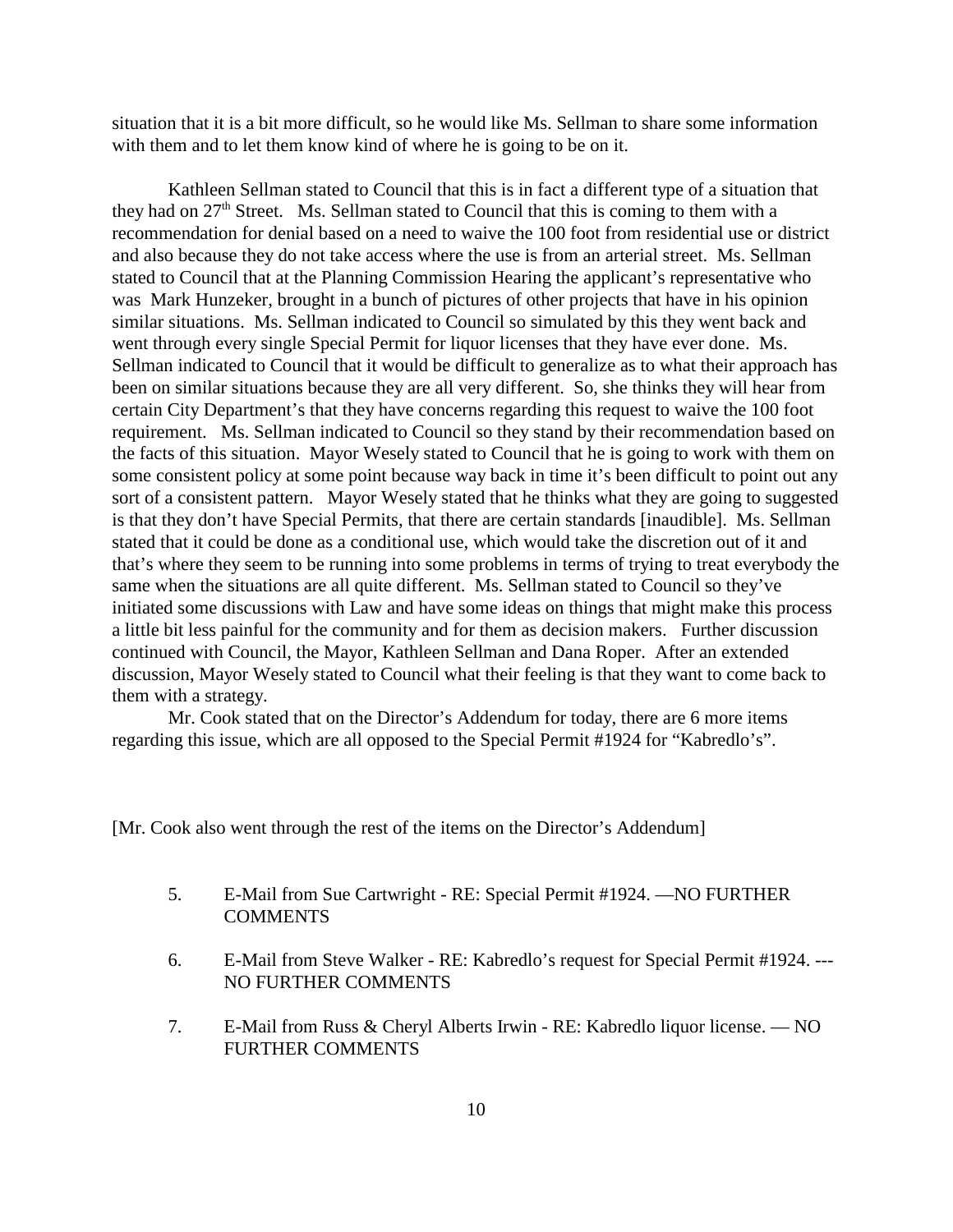- 8. E-Mail RE: Deny liquor license for Kabredlo's. --- NO FURTHER **COMMENTS**
- 9. E-Mail from Delores Lintel, Member of the Board, Clinton Neighborhood Organization - RE: Special Permit #1924 - Kabredlo's. --- NO FURTHER **COMMENTS**
- 10. E-Mail from Maurice Baker RE: Kabredlo's liquor license. --- NO FURTHER **COMMENTS**

# **ADDENDUM**

## **I. MAYOR - NONE**

**II. CITY CLERK - NONE**

## **III. CORRESPONDENCE**

**A. COUNCIL REQUESTS**

## **ANNETTE McROY**

1. Request to Planning Department/Urban Development Department/Real Estate Division/Parks & Recreation Department - RE: The process that was used to sell the City surplus lots in Olympic Heights (RFI#79 - 8/27/01) (RFI#79 – Requested by Ms. McRoy to be put on the Director's Addendum for this morning 8/27/01). --- - Mr. Cook stated that they discussed this issue earlier under "II. City Clerk - #1". (See that discussion)

# **B. DIRECTORS AND DEPARTMENT HEADS - NONE**

## **C. MISCELLANEOUS**

- 1. 5 E-Mail's RE: OPPOSED To Special Permit #1924 "Kabredlo's" to sell liquor. — NO FURTHER COMMENTS
- 2. E-Mail from Doug Boyd RE: Concerned about "Kabredlo's". NO FURTHER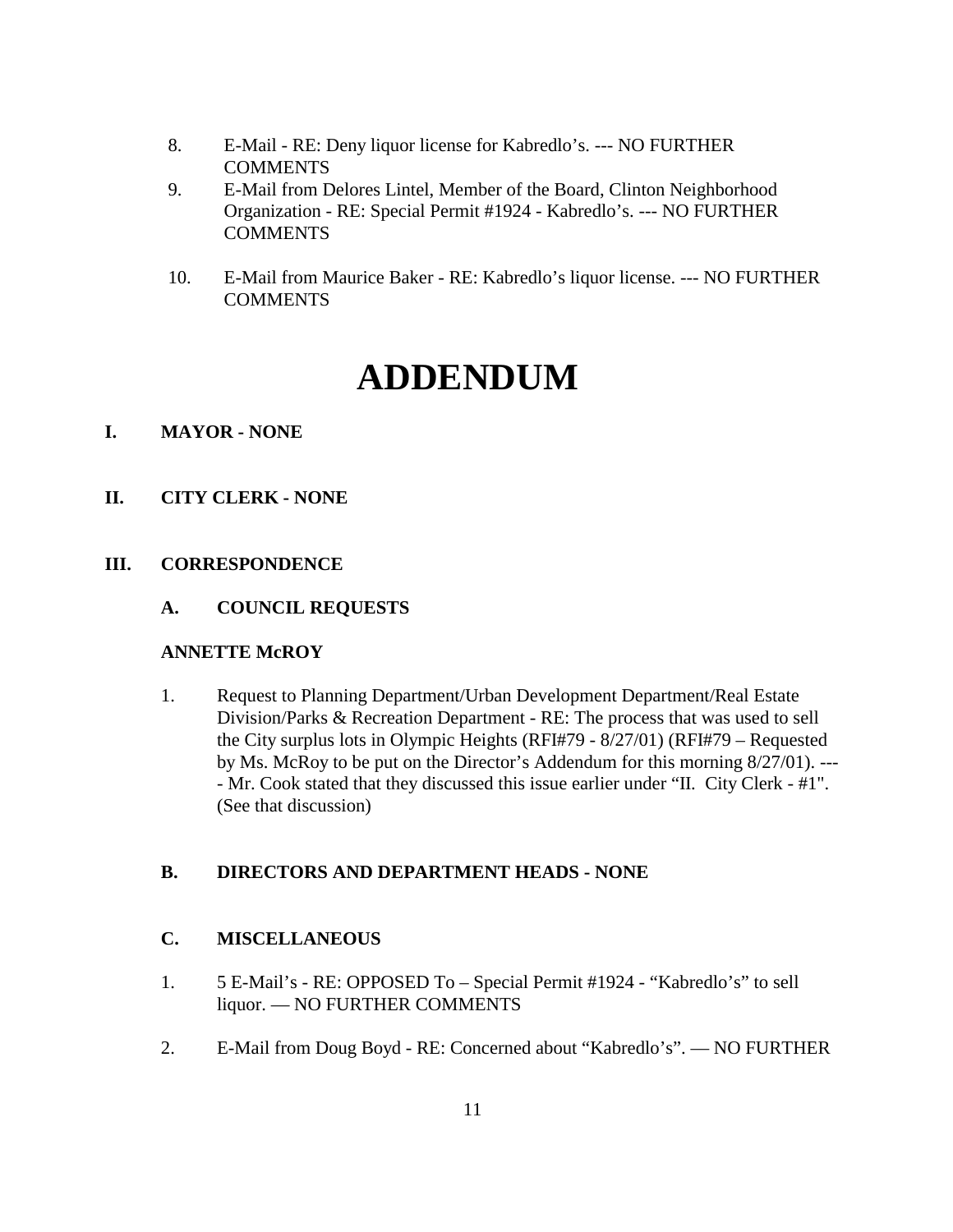#### **COMMENTS**

## **IV. DIRECTORS**

**PUBLIC WORKS & UTILITIES DEPARTMENT -** [Nicole Fleck-Tooze handed out a memo to Council ] Nicole Fleck-Tooze stated to Council that she has some additional information for them in regards to the Alvo & Arbor Road connection. Ms. Tooze stated to Council that they have Stonebridge on their Agenda today for action and a question had been raised by Steve King, who's a property owner along that corridor between  $1<sup>st</sup>$  and  $14<sup>th</sup>$ Street about what the alignment would be and how would the Stonebridge Plat be effecting that alignment in the future. Ms. Tooze indicated to Council that basically the memo from Dennis Bartels outlines Mr. King's question. Discussion continued with Ms. Tooze going over the memo with Council. [Copy of this memo is on file in the City Council Office]

#### **V. CITY COUNCIL MEMBERS**

#### **TERRY WERNER**

Mr. Werner stated that he has a couple of questions for Chief Casady. Mr. Werner indicated to Chief Casady that for a while prior to running for City Council and having a little more time he use to keep track of all the cars that he spotted throwing cigarette butts out their windows and a friend of his at the Health Department would send them a letter saying they were spotted littering. Mr. Werner stated to Chief Casady that he saw a Police Officer throw a cigarette butt out his window the other day and asked him if it wouldn't be to much trouble to communicate to Officers that cigarette butts are also littering. Mr. Werner asked Chief Casady if he thinks it would help to reduce the cost of the fines, that if it wasn't so much that they might stop more people. Mr. Werner commented to Chief Casady that he knows that this is not a high priority and he doesn't expect it to be, but it is an issue. Chief Casady stated to Mr. Werner that they would probably see more citations if the fine was lower. Mr. Werner commented that throwing cigarette butts out the window is the largest form of littering. Mr. Werner stated to Chief Casady that he just thought if it could be in some memorandum or some kind of communication to his Officers to let them know that it is littering. Mayor Wesely indicated that in any City vehicle their not supposed to be smoking in it, that they have a ban on it. Mr. Werner indicated to Mayor Wesely that he didn't write it down. Chief Casady stated to Mr. Werner that it might be the same Officer that he disciplined last week for smoking in a City vehicle.

Mr. Werner asked Chief Casady if he could just elaborate in regards to the "Beacon Lounge" and asked him if it is because it's not connected or is there some hazardous there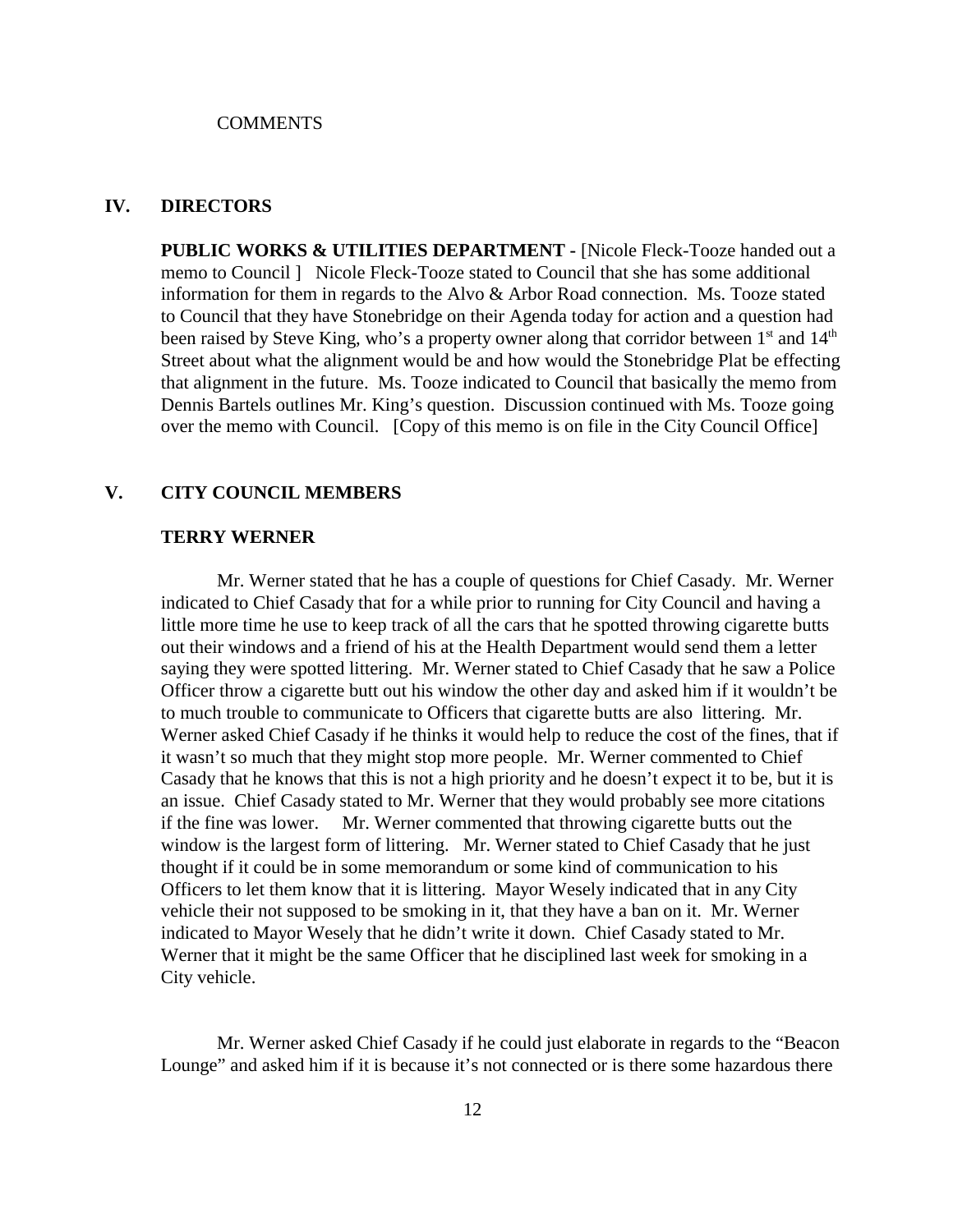that they should be concerned about. Chief Casady stated to Mr. Werner that he doesn't think so. Chief Casady indicated that it is right next to Carriage Park Garage and it's in the bigger lot, which is between Carriage Park Garage and the College of Hair Design. Chief Casady stated to Mr. Werner that he and Officer Russ Fosler talked it over and they've never seen such a flood of SDL applications before and he told Officer Fosler that this is the criteria that they are going to use and their recommendation to Council. Chief Casady stated to Mr. Werner if it is street side and not protected by a complete visual barrier like a wall or a fence they're going to recommend denial on it. Chief Casady stated to Council that they're going to try to do this consistently on all of the SDL's. Chief Casady stated to Council that he talked to Owen and he said that they're going to try to be not quite so low key this year, that they are going to try to be in the State lots more often telling people who obviously have alcohol to get ride of it. Chief Casady indicated to Council that the problem is that they have a huge number of State lots on the University and the lots are spread out all over the place. Chief Casady stated to Council that his efforts is to make sure that they don't have people with alcohol in Carriage Park, Que Place or on the City surface lots because that's what they have control over. Mr. Camp commented that he is getting lobbied heavily to reconsider the SDL for the "Nebraska Champions Club"and he thinks that several of the other Council Members are too. Discussion continued with comments and questions regarding SDL's with Council and Chief Casady.

Ms. McRoy stated that since they are on the subject of football Saturday's, she asked Bruce Dart if someone has a private lot and their selling food off of their own grill to the people who are parking in their yard, do they need a Health permit or anything like that. Mr. Dart stated to Ms. McRoy that if their selling food to the public in Lincoln you need a permit and there is some criteria that they need to meet before they qualify for the permit. Ms. McRoy stated to Mr. Dart that there is a huge lot next to Trago Park that as she was leaving out of town on a football Saturday morning, she noticed all of these kids holding big signs up that said '\$4.00 Parking'. So, she was wondering who had parking that big over there, so she went around the block and looked and there is a huge vacant lot and a tan house there. Mr. Dart stated to Ms. McRoy that he will have somebody out there this weekend to check it out. Ms. McRoy commented that everybody is doing it and so she doesn't what to turn anyone in for it, but she was curious about it.

## **COLEEN SENG - NO COMMENTS**

## **GLENN FRIENDT**

Mr. Friendt thanked the Parks & Recreation Department for trimming the tree at  $33<sup>rd</sup>$  & Calvert and he is glad that they didn't have to take it out. Mr. Friendt commented that it looks nice.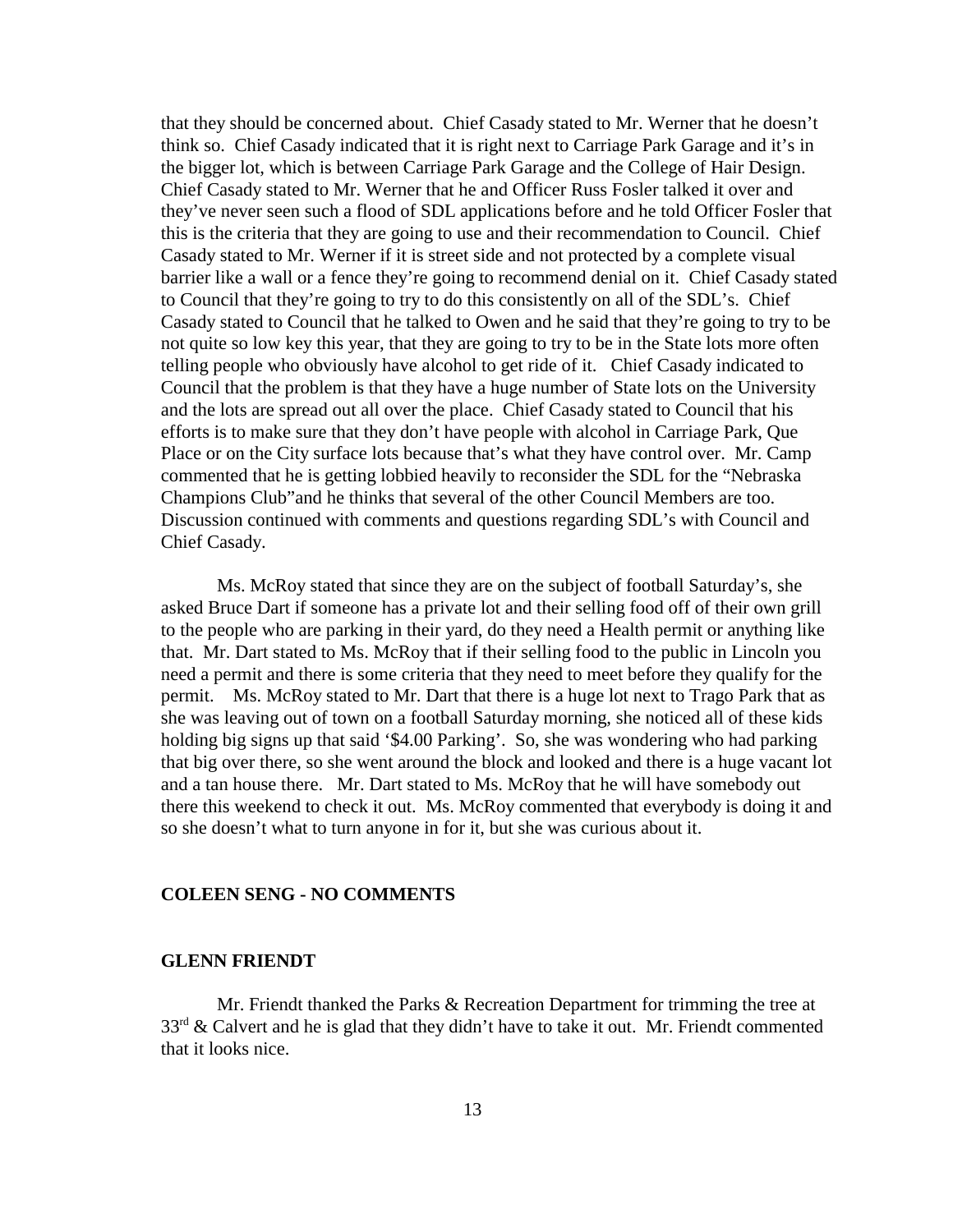#### **ANNETTE McROY**

Ms. McRoy stated that she just has a message for the Building & Safety Department. Ms. McRoy stated that a lady she has been working with out in Gaslight Trailer Court, named Ester, called her over the weekend and said that their department had called her (Thursday afternoon) and talked to her about a hole that needed to be fixed out there and a half hour later someone was out there fixing the hole in the street. So, she just wanted to commend them on the really fast work that they did. Ms. McRoy stated that Ester wanted her to 'thank' them for doing it and that she appreciated it.

## **JONATHAN COOK**

Mr. Cook stated to Lynn Johnson that the New Urbanism Lecture in Omaha conflicts kind of with the Parks & Recreation Advisory Board Meeting. Mr. Cook stated to Mr. Johnson that the Parks & Recreation Advisory Board Meeting starts at 4:00 p.m. and people would need to leave by 5:00 p.m. for the lecture in Omaha. Mr. Cook stated to Mr. Johnson that he doesn't know how many members of the Parks & Recreation Board might be attending this lecture, but indicated that this is something that he should know. Mr. Cook indicated to Mr. Johnson that he might be attending the lecture. Mr. Johnson stated to Mr. Cook that he plans on going to it, so they will watch the Agenda and make sure they are done by 5:00 p.m. Mr. Cook stated to Mr. Johnson okay.

Mr. Cook stated that on Wednesday they have a meeting with Public Works regarding 14<sup>th</sup> Street, Warlick Blvd., and Old Cheney Road. Mr. Cook stated that he talked to the President of the Salt Valley Neighborhood Association this morning and he was wondering who else might be invited to this meeting. Mr. Cook stated that he looked at it as though it was the Neighborhood Associations Meeting that they were attending and he was wondering if there was anybody of business or something who they might have missed. Mr. Cook stated that he thinks they may have invited the people from ITI or something. But wanted to know if there was anybody else in that intersection like any of those businesses that they should give a quick call to and let them know about the meeting. Mr. Cook stated that this meeting is on Wednesday, August  $29<sup>th</sup>$  at 7:00 p.m. at Faith Orthodox Presbyterian Church, 5640 Salt Valley View.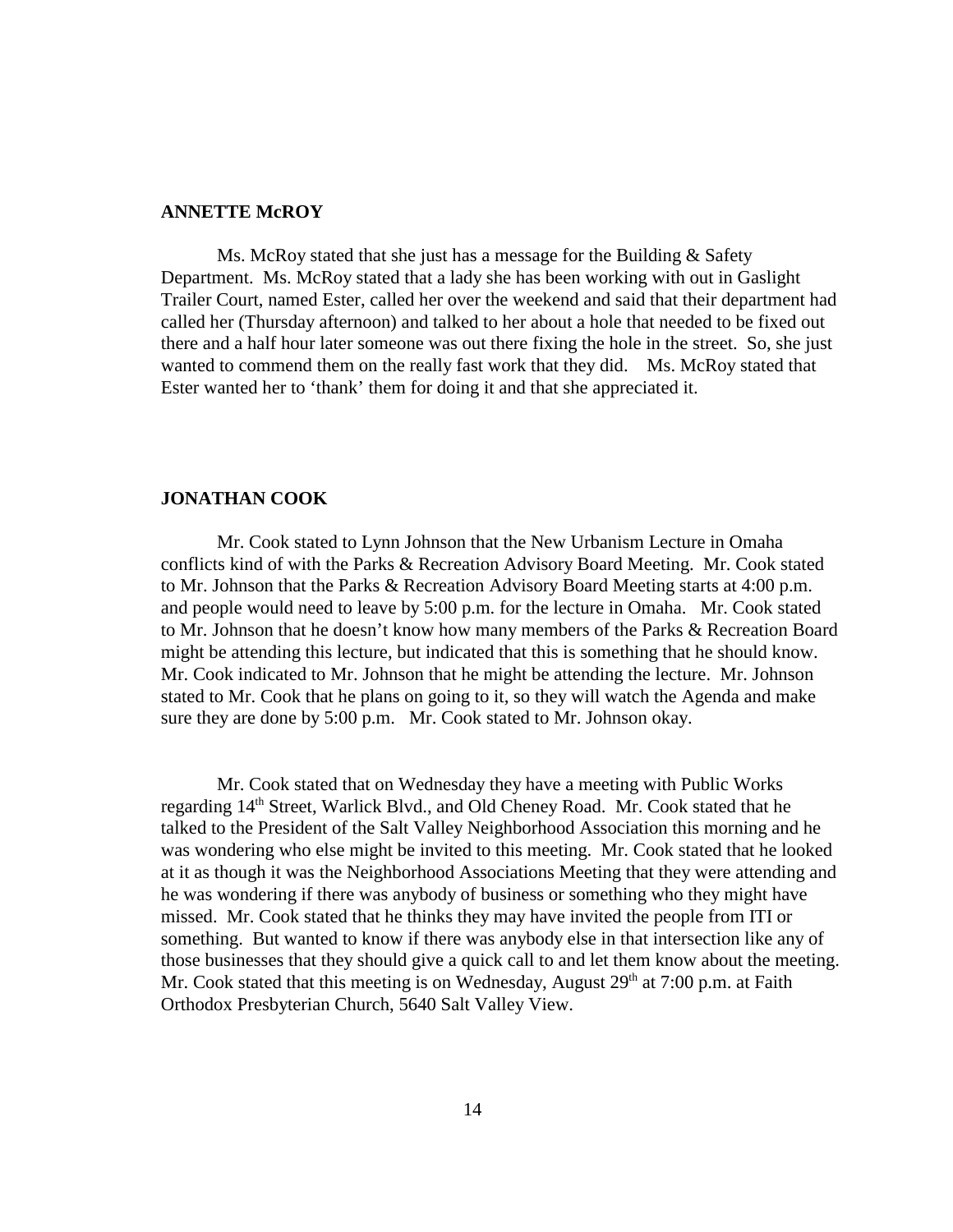Mr. Cook stated that on 33<sup>rd</sup> Street the power lines are all gone, that LES came through and sawed off all of the poles and left the wooden poles with the street lights attached. So, he was wondering if the wooden poles are going to be moved back with the street lights attached or are they being replaced with metal poles with underground wiring. Mr. Cook commented that this is not great, if they just leave the above ground wiring from pole-to-pole because then they haven't accomplished as much as they had thought they were going to. Nicole Fleck-Tooze stated to Mr. Cook that she will check on it for him.

Mr. Cook stated that may be he should just send a Request For Information on this issue regarding the sidewalks in the West "A" area. Mr. Cook stated that he doesn't know if anybody knows off hand about the Krueger issue on why the sidewalks have not been constructed yet. Mr. Cook stated that he will send a Request For Information through to the Public Works & Utilities Department on this issue.

Mr. Cook indicated to Mr. Camp that in regards to the signal at  $70<sup>th</sup>$  & South there was something in the newspaper about a left turn signal at that location and he thought he would mention this to him since that is his district. Mr. Camp stated that in fact he thinks he went through there this morning, that he noticed that the left turn was taken off.

Mr. Camp asked Nicole Fleck-Tooze why was the left turn signal at  $70<sup>th</sup>$  & South removed from there. Nicole Fleck-Tooze stated to Mr. Camp that she will find out for him and get back with him on it. Mr. Camp thanked Ms. Tooze.

## **JON CAMP - NO FURTHER COMMENTS**

## **KEN SVOBODA - NO COMMENTS**

## **VI. MEETING ADJOURNED AT 12:21 P.M.**